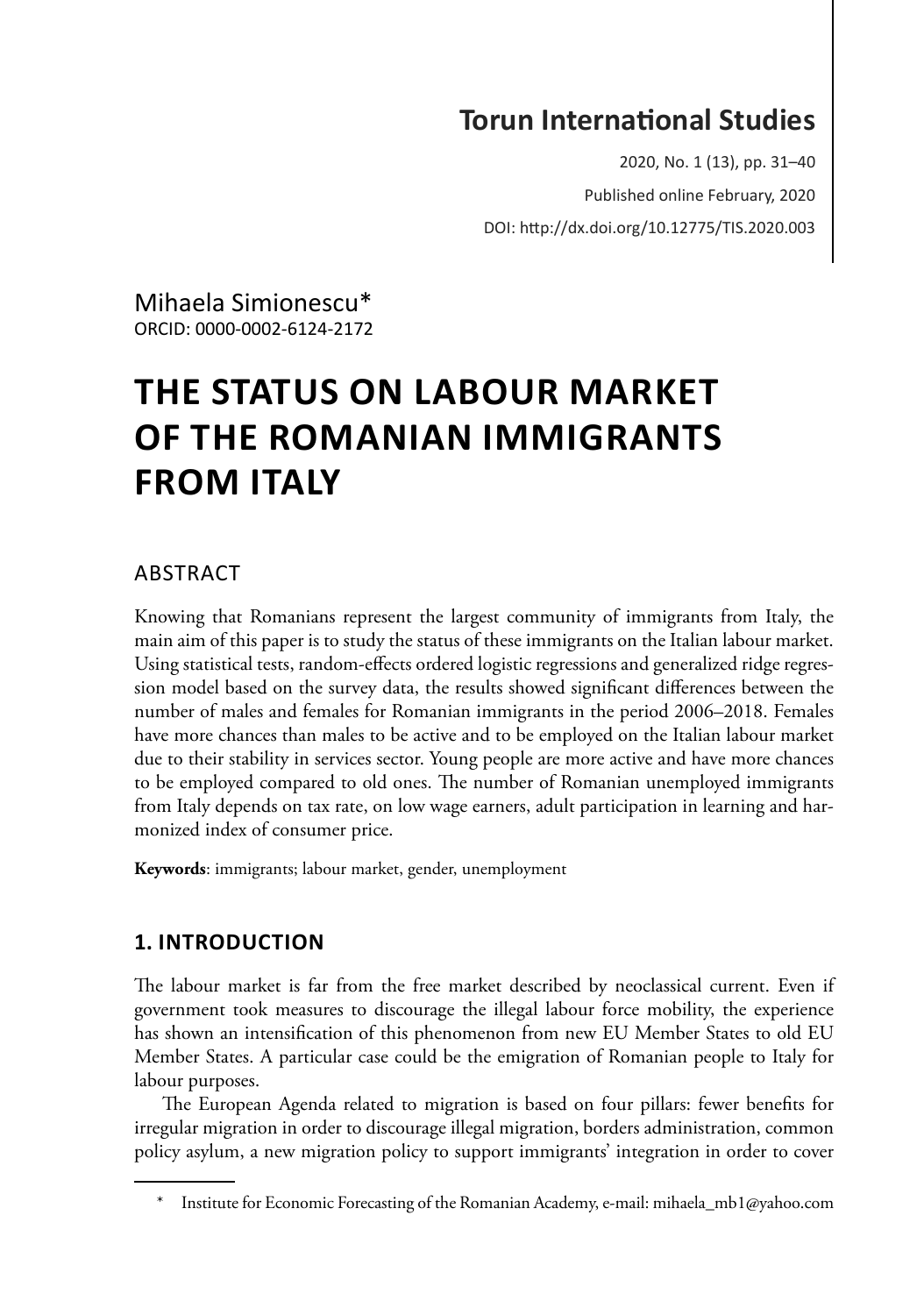the labour market requests. The economic and social integration of immigrants supposes the acceptance of the host country culture which allows foreign people to exert their human rights (King and Lulle, 2016).

A SWOT analysis made by Dumitrescu (2019) to assess the impact of immigrants on labour market states benefits like higher labour productivity and competitiveness, higher occupation rate and labour supply. The limits consist in higher unemployment and lower salaries for nationals which might bring social pressures.

 Ruhs and Vargas-Silva (2015) indicated that immigrants could not stop the labour market decline in most of the EU countries. The occupation rate is less than 70% in Italy and the recent social and economic context affected by COVID-19 will determine even a lower rate.

Italy was the main destination country for Romanian migrants in the period 1991–2000 and 2007-2019. After the Romanian integration in the EU, the number of destination countries grew up. After the visa elimination in the Schengen zone, most of the Romanian emigrants settle down in Italy, Spain, US, Canada, Germany, Hungary. Immediately after Romania's entrance in the EU, 31% of the Romanian people chose Italy as a main destination country and 17% established in Spain.

Romanian people from Italy represent the largest community abroad (more than 1.2 million Romanian migrants in 2018). The Romanian immigrants play an essential role on the Italian labour market, especially in those sectors that require unskilled work. However, they are forced to make significant physical labour and to accept poor wages and worse working conditions.

The recent economic context marked by economic crisis did not determine many Romanian migrants to leave Italy (Hinks and Davies, 2015). An argument for this, provided by Castle (2009), explained that the origin countries are more affected by economic recession.

Economic transition in Romania with high unemployment rates and low wages enhanced the emigration process (Zaiceva and Zimmermann, 2016; Streimikiene et al., 2016; Simionescu et al., 2016; Bilan, 2014). On the other hand, the Italian labour markets requested migrants to occupy unskilled jobs. The Italian society was characterized by ageing and the tendency of skilled women to be part of the labour market. In this context, immigrants are required to offer assistance to elderly and children for low salaries (Del Boca and Venturini, 2016).

Beside these economic issues, social problems like corruption and political instability (Simionescu, 2016) determined Romanian citizens to migrate in Italy where social networks appeared to attract more migrants.

Italy was seriously affected by the recent global economic crisis started in 2008, being the country with the highest public debt. The economic situation of Italy will get worse with the new challenge brought by COVID-19 and will determined a massive leave of immigrants. A first decrease in the number of Romanian immigrants from Italy in this decade was observed in 2011 because of the economic recession, the men being more affected the females by this crisis.

The economic recession negatively influenced the migrants' living conditions (Tilly, 2011). The demographical structure also changed. Gender plays an important role, because gender distribution in some types of jobs creates differences in what concerns the exposure to unemployment (Otobe, 2011). Most of Italian immigrants are engaged in cyclical industries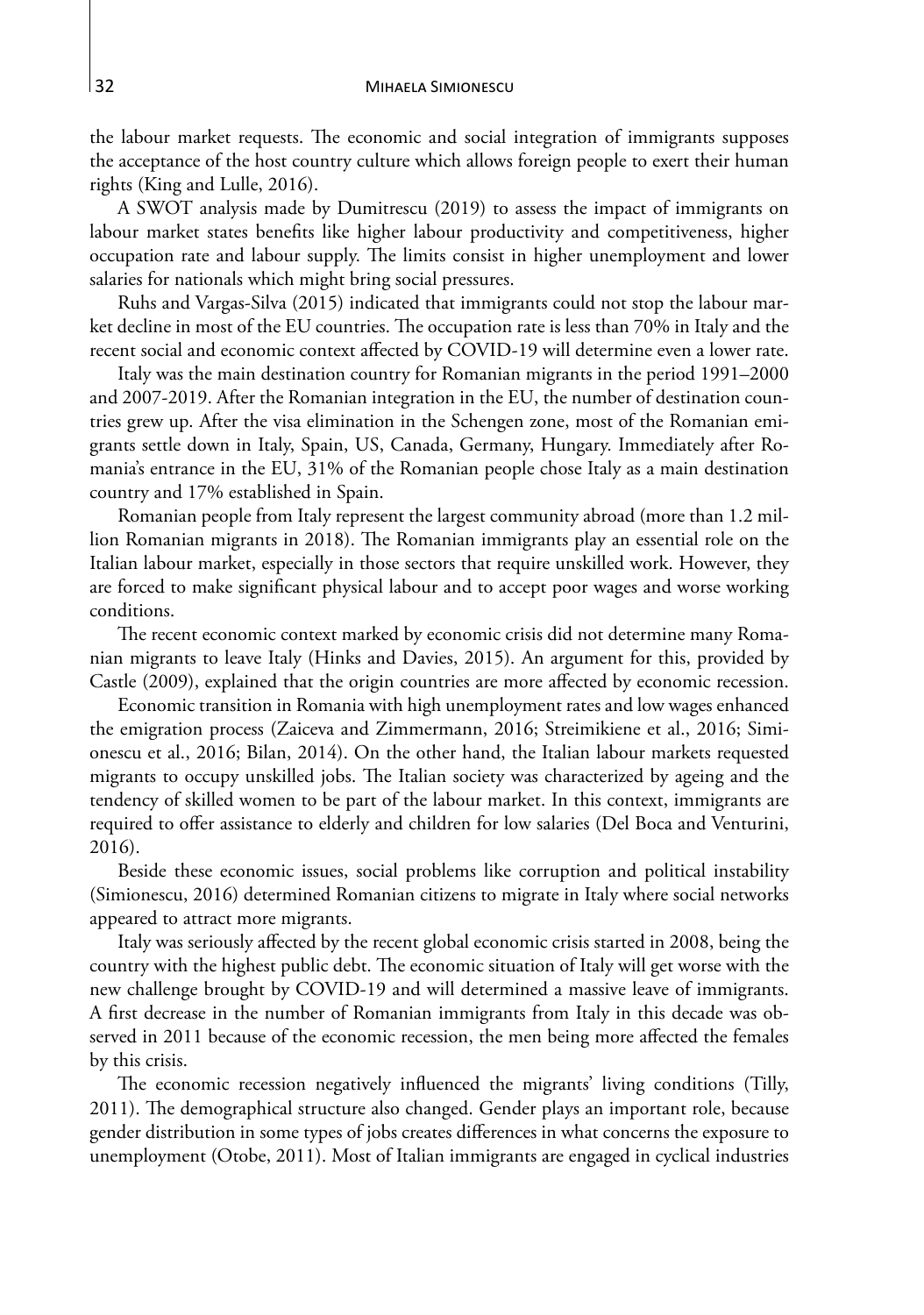and could be immediately replaced (IOM, 2010). Immigrants since many years in Italy are less discriminated and socially excluded compared to new ones (Bradatan and Sandu, 2012).

In this context, Sacchetto and Vianello (2016) evaluated some social and economic consequences of the economic crisis on the Romanians and Moroccans from Italy. 170 in-depth interviews were made and the results indicated that Romanian people are more stable in Italy, while the other immigrants are more mobile when they are not happy with working conditions. Romanian migrants in Italy have the support of church and family to find an easier job compared to the Moroccans. In general, immigrants accept low-paid jobs in poor working conditions because they could not afford to stay too much without a job that could bring them a wage (Fleischmann and Dronkers, 2010; Reyneri, 2010). Therefore, migrants were less affected by unemployment compared to local workers.

Calavita (2005) showed that usually migrant workers benefit less from welfare protection and have less rights compared to nationals. Since the rights of immigrants are not always respected, most of them are exposed to different social risks (Standing, 2011). They are usually employed in those sectors that are the most affected by economic crisis (construction, care sector) as Papademetriou et al. (2010) showed.

After this introduction, the paper will present the data, methods and the results of empirical analysis.

#### **2. DATA AND METHODS**

The aim of this study is to analyze few characteristics of Romanian migrants employed on Italian labour market in the period 2006–2018. The data are provided by the Eurostat survey for the research "Case Study on Labour Force".

The questionnaire is composed by questions related to demographic characteristics like age, marital status, gender, or family type. The differences between genders will be analyzed using suitable statistical tests.

In the period of 2006–2018, more females from Romania were present in Italy compared to men for labour purposes. In 2011, the number of males and females among Romanian immigrants decreased, because of the economic recession.

There are other questions which describe issues related to the status of Romanian immigrants on the Italian labour market: professional position in the main and second activity, absence from work because of unemployment. We built a dummy variable to reflect the absence from work, the possible values being 1 ("Yes") and 0 ("No"). There are three possible values for the professional position in the principal activity of immigrants: independent, employee, and collaborator.

We will try to explain the status of Romanian immigrants on Italian labour force market from two perspectives: active status and employment based on demographic characteristics. The panel is unbalanced since a different number of migrants is included each year in the sample.

Moreover, the number of unemployed Romanian immigrants from Italy based on survey data was explained using macroeconomic indicators and a generalized ridge regression constructed in R program using simulations.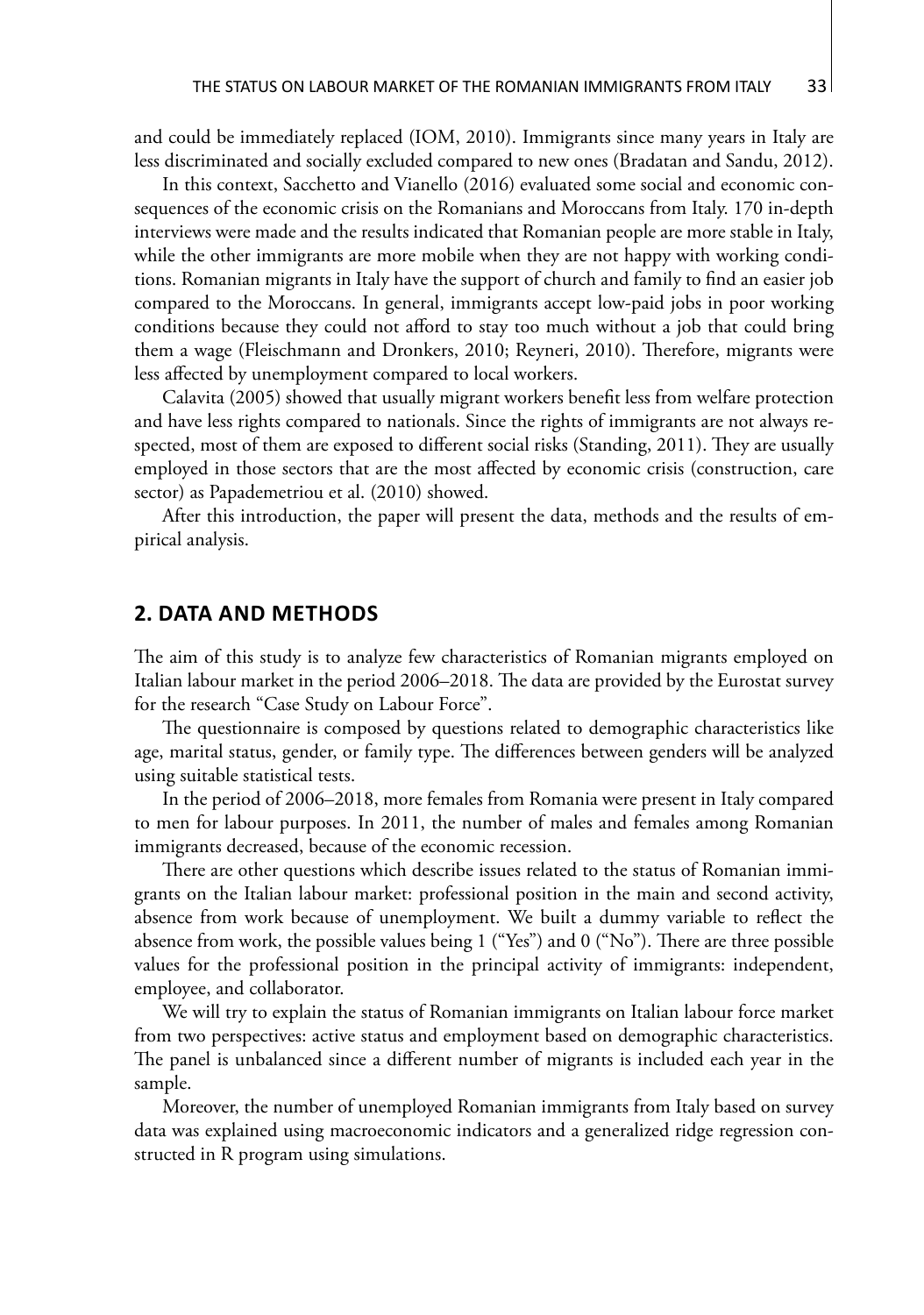## **3. RESULTS AND DISCUSSION**

Differences between Romanian immigrants established are analyzed according to gender in the period 2006–-2018. A t-test was applied in this case, considering a p-value of 5%. The superior number of females compared to men is explained by the fact that women get employed faster than men in housekeeping and care sector. In the last years, the construction sector was deeply affected by economic crisis, forcing more men to lose their jobs in this sector. Differences between age group are also analyzed. Most of the immigrants prefer family reunification and we do not expect to have significant differences in age between Romanian immigrants in Italy.

Tab. 1. Differences between the Romanian immigrants from Italy according to group age and gender (2006–2018)

| Variable  | t-computed | p-value |
|-----------|------------|---------|
| Gender    | -6.44      | 0.00006 |
| Age group | $-1.90$    | 0.08    |

Source: own computations

The number of males increased by 3.5 times in 2018 compared to 2006, while the growth of number of women was higher (by 4 times more females in 2018 compared to 2006).

According to results of t test in Tab. 1, there are significant differences between the number of men and women in the case of Romanian immigrants from Italy. On the other hand, there is not significant differences between Romanian immigrants according to age group in the period 2006–2018 at 5% level of significance. These results are confirmed by statistics. Many immigrants came to Italy for family reunification and in general husbands are placed in the same category of age.

We constructed two types of logistic regressions based on panel data to explain the active status of immigrants and their employment in the period 2006–2018. The dummy variables that dependent variables in these models are built starting from the existent variables in the database. Each variable reflects two states: employed/unemployed, respectively active/ inactive. The first dependent variable takes the value 1 if the immigrant is employed and the value 2 is the immigrant is unemployed. The second dependent variable takes the value 1 if the immigrant is active and the value 2 is the immigrant is inactive. Panel data unit root tests are applied to check for stationary (Levin-Lin-Chu test) and the tests indicated no unit root at 5% level of significance, which was expected because of the large data set.

More than 80% of the cases are correctely classified by the model in Tab. 2. Higher the level of education of Romanian immigrants is, lower their chances to be active on the Italian labour market (these chances decreased by 30%). Immigrants from other origin countries have lower chances to be active compared to Romanian immigrants, which is confirmed by previous studies that show the stability of Romanians in their jobs (Sacchetto and Vianello, 2016). Females have by 9 times more chances to be active on Italian labour market compared to men. Passing from an age category to a superior one, there are less opportunities for people to be active on labour market. More mobile immigrants that circulate also in other countries for work purposes tend to be more active than those who established only in Italy.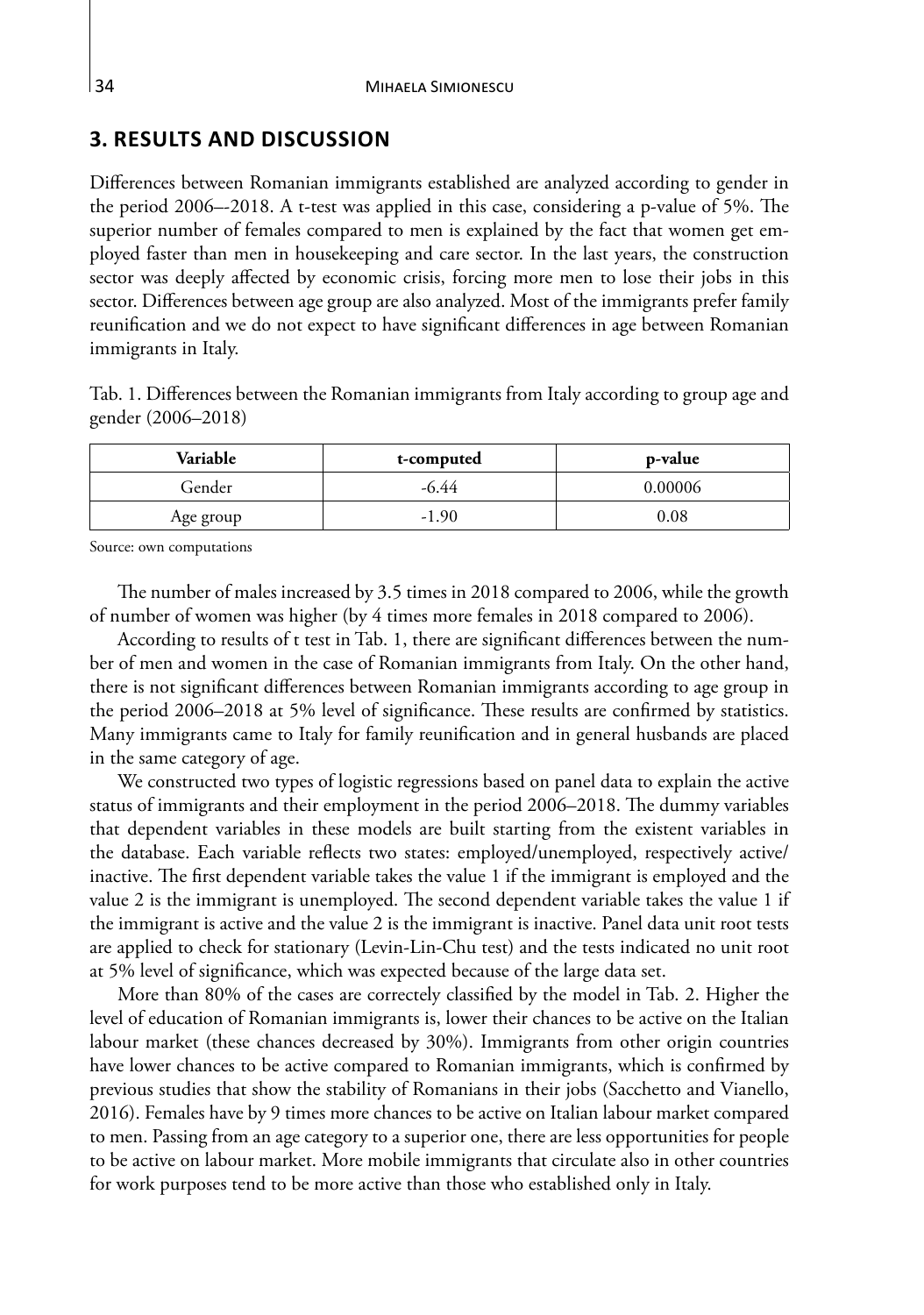| Variable                                   | Coefficient | Calculated statistic | Sig. |
|--------------------------------------------|-------------|----------------------|------|
| Gender                                     | 2.11        | 482.86               | 0.00 |
| Italy is the single<br>destination country | $-0.18$     | 361.43               | 0.00 |
| Education level                            | $-0.35$     | 363.23               | 0.00 |
| Age category                               | $-0.07$     | 270.94               | 0.00 |
| Citizenship                                | $-0.14$     | 178.29               | 0.00 |
| Constant                                   | $-3.56$     | 784.57               | 0.00 |

Tab. 2. The Random-effects ordered logistic regression to explain the active status of Romanian immigrants on the Italian labour market (2006–2018)

Source: own computations

Tab. 3. The Random-effects ordered logistic regression to explain the employment status of Romanian immigrants on the Italian labour market (2006–2018)

| Variable                                   | Coefficient | Calculated statistic | Sig. |
|--------------------------------------------|-------------|----------------------|------|
| Gender                                     | 0.45        | 256.42               | 0.00 |
| Italy is the single<br>destination country | 0.23        | 844.61               | 0.00 |
| Education level                            | $-0.25$     | 133.15               | 0.00 |
| Age category                               | $-0.13$     | 279.22               | 0.00 |
| Citizenship                                | $-0.03$     | 872.33               | 0.00 |
| Constant                                   | $-1.62$     | 198.77               | 0.00 |

Source: own computations

More than 78% of the cases are correctely classified by the model in Tab. 3. If the Romanian immigrants are more educated, their chances to be employed on the Italian labour market are by 20% less compared to less educated people, because Italian employers offer them jobs that imply unskilled work.

Immigrants from other origin countries have by 3% lower chances to be employed compared to Romanian immigrants, which is also confirmed by previous studies (Sacchetto and Vianello, 2016). Females have by 1.8 times more chances to be employed on Italian labour market compared to men. Older immigrants have less opportunities to be employed on labour market compared to young ones. More mobile immigrants that circulate also in other countries for work purposes have lower chances to be employed compared to those who established only in Italy. This result is consistent with expectations. Immigrants that encounter difficulties in finding a job in Italy prefered to migrate to other countries.

The number of unemployed Romanian immigrants from Italy was determined based on survey data and it was explained based on macroeconomic indicators in the period 2006–2018.

A generalized ridge regression model in a Bayesian approach of estimation was proposed to explain the number of Romanian unemployed immigrants from Italy in the period 2008– 2018 (Tab. 4).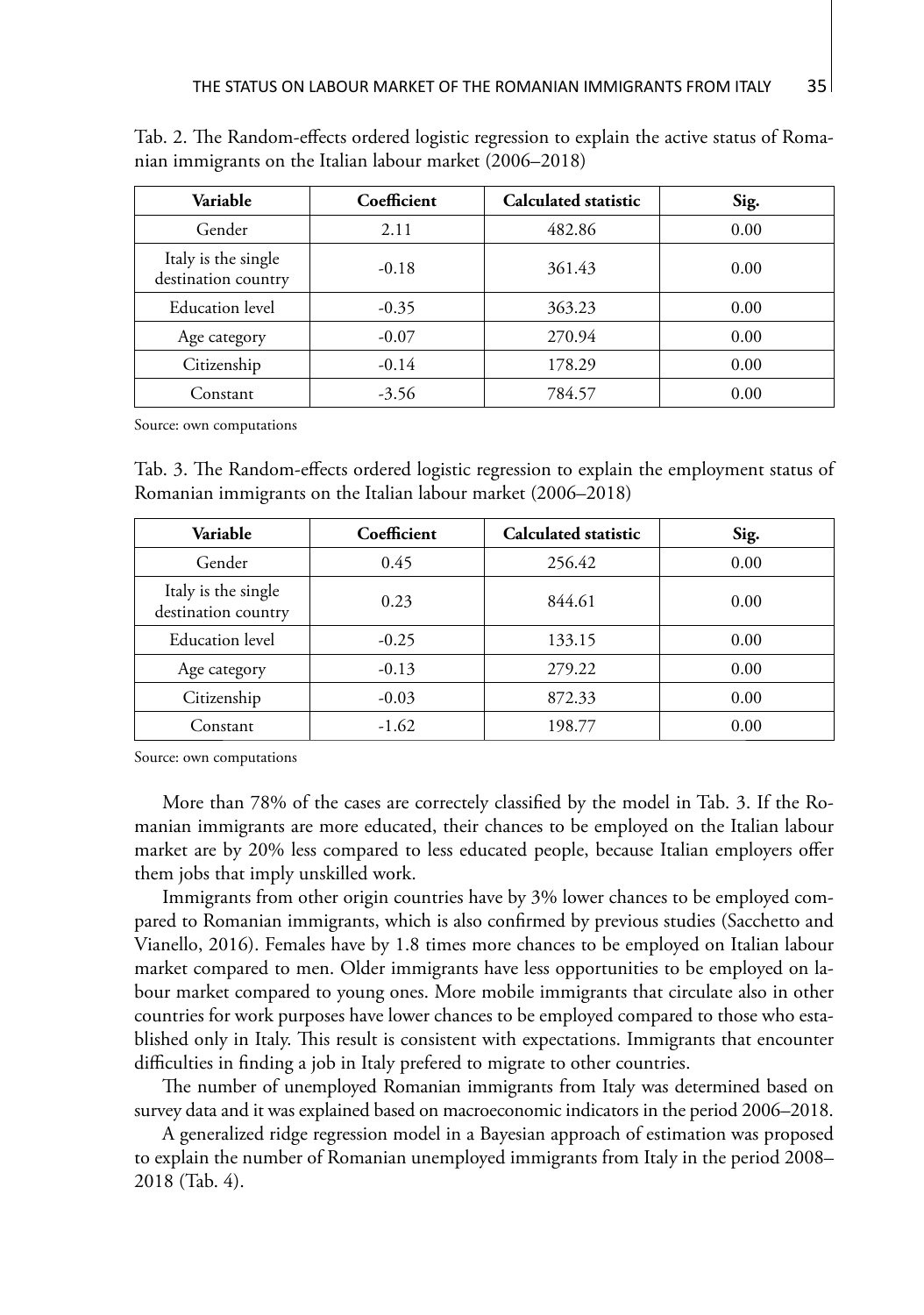| Variable                              | <b>Standardized Coefficients</b><br>(posterior mean) | Posterior probability for stan-<br>dardized coefficient to be with-<br>in 1 standard deviation of 0 |
|---------------------------------------|------------------------------------------------------|-----------------------------------------------------------------------------------------------------|
| GDP                                   | -710345.92                                           | 0.622                                                                                               |
| Tax rate on low wage earners          | 4903281.06                                           | 0.024                                                                                               |
| Adult participation in learning       | $-6925481.91$                                        | 0.028                                                                                               |
| Harmonized index<br>of consumer price | 1592478.43                                           | 0.04                                                                                                |

Tab. 4. The generalized ridge regression to explain the number of unemployed immigrants in Italy (2008–2018)

Source: own computations

According to the generalized ridge regression model, the number of Romanian unemployed immigrants from Italy depends on:

- Tax rate on low wage earners (there is a direct correlation between this indicator and unemployment rate; higher tax on low wage earners stimulates Romanian immigrants to search for a better paid job).
- Adult participation in learning (there is an indirect correlation between this indicator and unemployment rate; more adults participating in learning bring less unemployment among immigrants, which show the utility of these education forms in getting a job). The effectiveness of these education programs for adults was confirmed in Italy, while in other countries like Belgium did not provide expected results for low-skilled adults.
- Harmonized index of consumer price (there is a direct correlation between this indicator and unemployment rate; higher prices influence the immigrants wages and some of them are unemployed). This direct correlation is showed also by Friedman (1977) represents a big concern for policymakers that are asked to take measures for unemployment decrease.

As expected, there are significant more females from Romania who are established in Italy for work purposes or family reunification compared to Romanian men. This result is confirmed by the structure of the Italian labour market that prefer to employ foreign workers in those specific sectors that are dominated by females (domestic work, health and care sector, elderly assistance, jobs in tourism, restaurants and hotels) (Stan, 2005). On the other hand, the excess of immigrants created disturbances on Italian labour market (Gallardo et al., 2016). Moreover, the recent economic crisis negatively influenced the agriculture and construction sector which affected the number of Romanian males. This tendency is specific to migration process of Romanian people from Italy, which is different from other historical immigration waves. Other migration flows were determined by the political context: dictatorship that brought Portuguese migrants in France, the situation after the Second World War moved a lot of people from Turkey to Germany.

For Romanian migrants, migration chains based on relatives' relationships are important for relocation needs (Weber, 2004). Other authors consider the preference of men to come in their origin country to start business with Italian businessmen, while women are more stable on Italian labour market due to their integration in Italian families (Vlase, 2013). The gender distribution is reflected by the different reasons for migration in the case of males and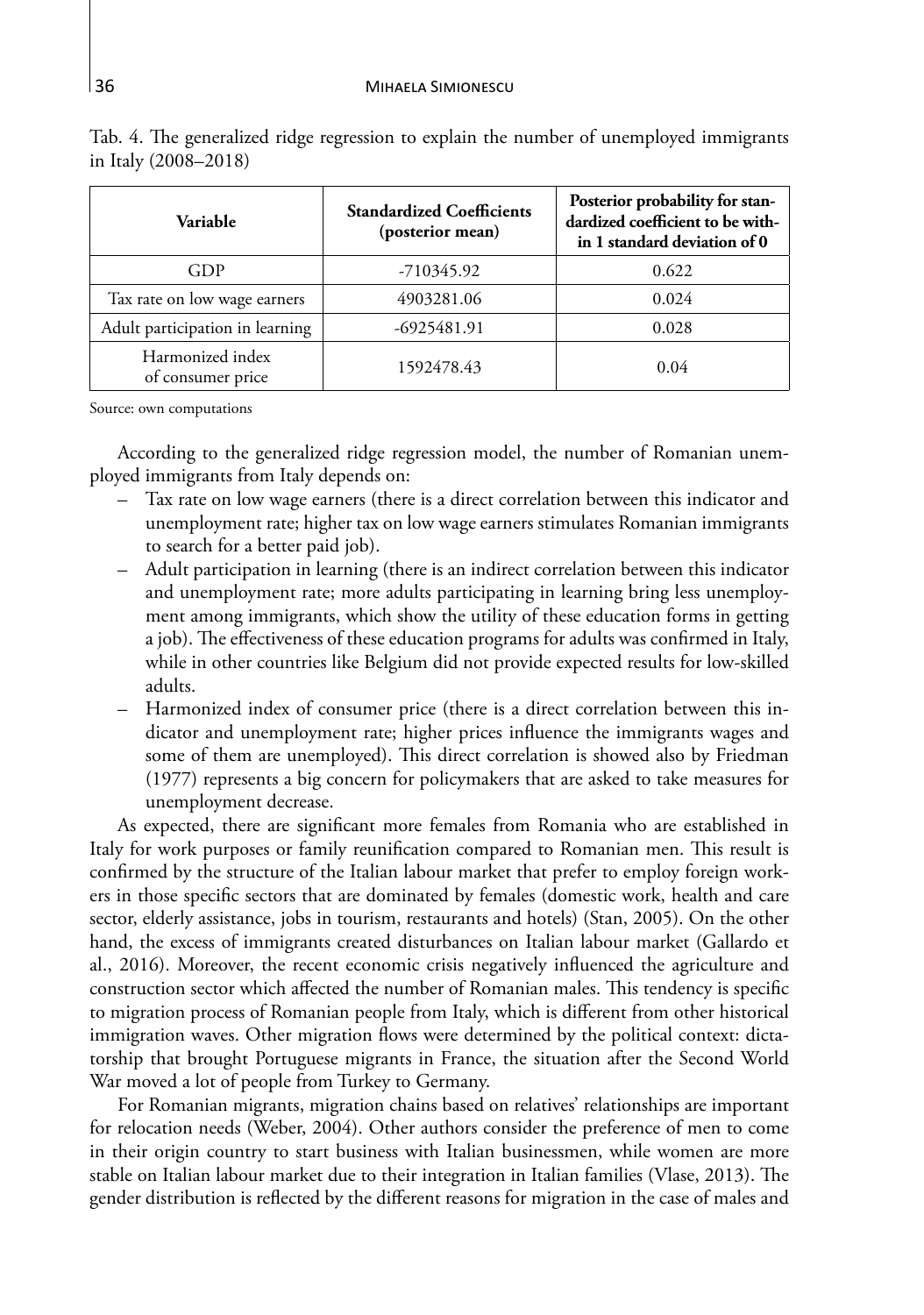females (Mara, 2012). In general, men search for a job in Italy, but women are motivated by career prospects and family reunion. The decision of migration is individual for Romanian men looking for better economic condition, while females have better position on Italian labour market taking a joint family decision (Mara, 2012; Erez, 2017). As Bonifazi and Marini (2014) showed, the number of Romanian males decreased because of the economic crisis.

Remaining at a poor professional and social condition, Romanian immigrants are easily integrated on the Italian labour market and in the society. Their main target seems to be getting money to survive (Ambrosini, 2013). Even immigrants with higher education prefer to make an unskilled work (Reyneri, 2006, Minneci, 2015) for getting money. The opposite situation is for nationals for who the level of education is directly linked to probability of avoiding unemployment (Fullin and Reyneri, 2011). The skills from another educational system are not recognized in Italy, human capital being country-specific (Heath and Yu, 2005). Higher educated immigrants could not afford to wait for a better job corresponding to their qualification and accept a job with poor working conditions. Most of the Romanian immigrants established in Italy are young people that were unemployed in Romania (Schreiner, 2008; Uccellini, 2010). These people physical capacity of work is higher than that of older people. The unemployment rate for Italian immigrants is lower compared to nationals, but the jobs suppose few qualifications (Reyneri and Fullin, 2011).

#### **4. CONCLUSIONS**

The Italian labour market was affected by the recent economic crisis in Italy which determined unemployment, more job insecurity and less labour productivity (Boschetto et al., 2016). However, the Romanian immigrants were less affected by this economic situation, a significant increase in part-time employment being observed in this period (Di Quirico, 2010). Differences in gender were observed, the number of females from Romania being larger than that of men, because of a more stability of women on Italian labour market. Females are employed usually in care services sector with continuous activity during the year. On the other hand, construction sector in Italy and agriculture preferred by Romanian males were negatively influenced by economic crisis in the period 2008–2014.

As expected, the status of Romanian immigrants on Italian labour market is influenced by gender, age, level of education, citizenship and continuous presence in Italy. The number of unemployed Romanian immigrants is positively correlated to tax rate on low wage earners and inflation rate, but negatively linked to adult participation learning. It seems that GDP has no significant impact of these immigrants unemployment. However, the regression is limited by a small number of explanatory variables. More macroeconomic indicators should be considered in the ridge regression in a future research.

#### **ACKNOWLEDGEMENT**

This paper includes some results of the study *The simulation of economic processes in R*, part of the 2020 research program of the Institute for Economic Forecasting of the Romanian Academy. The paper is dedicated to the 50th anniversary of the establishment of Institute for Economic Forecasting of the Romanian Academy.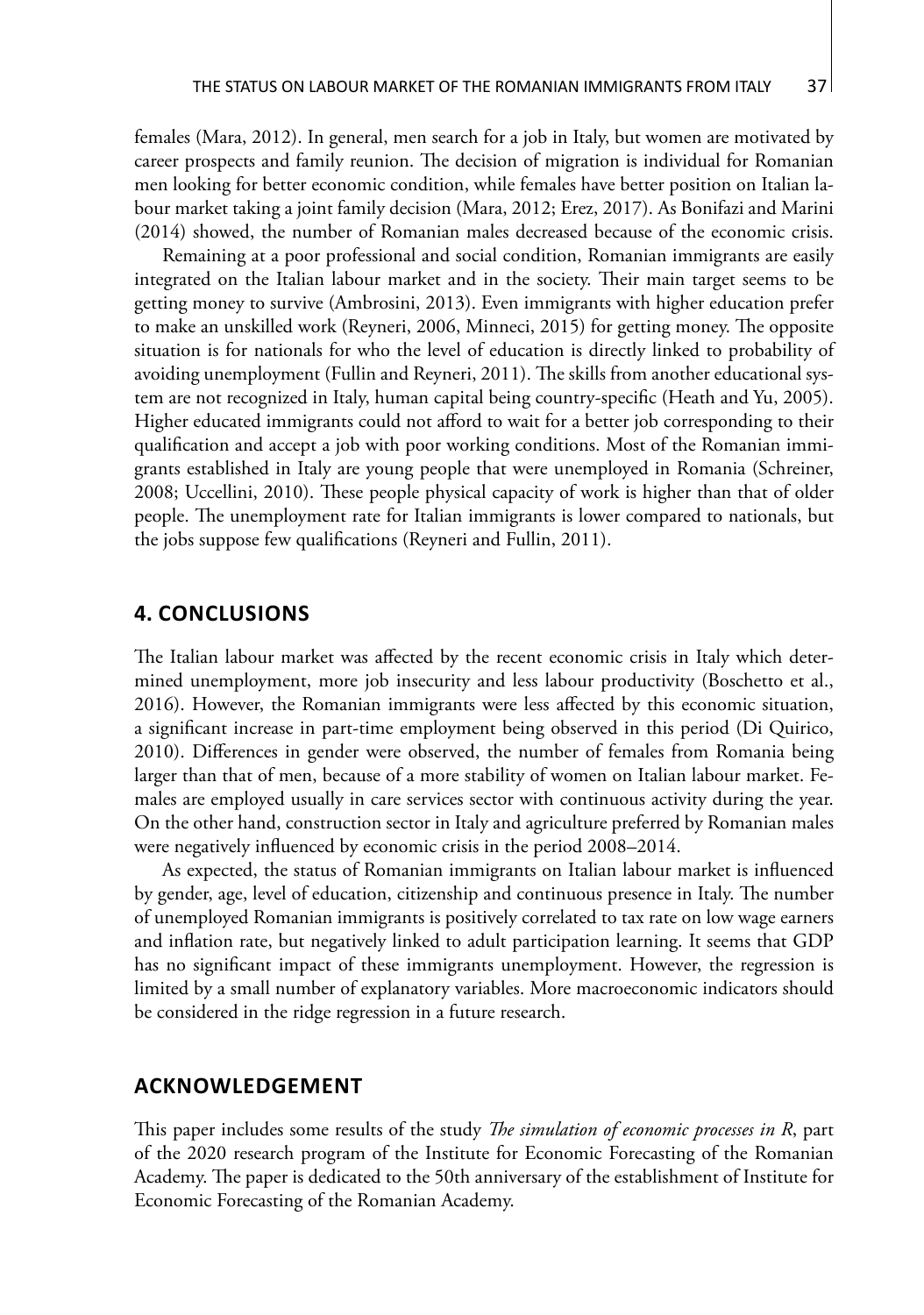#### **REFERENCES**

- Ambrosini, M. (2013). Immigration in Italy: Between economic acceptance and political rejection. *Journal of International Migration and Integration*, *14*(1), 175–194. DOI: 10.1007/s12134-011-0231-3
- Awad, I. (2009). The global economic crisis and migrant workers: impact and response. Geneve: International Labour Office.
- Bilan, Y. (2014). Migration Aspirations on the Outskirts of Europe: Social and Economic Dimensions. *Transformations in Business & Economics*, 13(2B), 604-614.
- Bonifazi, C., & Marini, C. (2014). The impact of the economic crisis on foreigners in the Italian labour market. *Journal of Ethnic and Migration Studies*, *40*(3), 493–511. DOI: 10.1080/1369183x.2013.829710
- Boschetto, B., De Rosa, E., & Marini, C. (2016). Work-related Stress and Associated Factors in Italy: a Comparison Before and During the Economic Crisis. *Rivista Internazionale di Scienze Sociali*, 283–300.
- Bradatan, C. E., & Sandu, D. (2012). Before crisis: gender and economic outcomes of the two largest immigrant communities in Spain. *International Migration Review*, *46*(1), 221–243.
- Calavita, K., & Kitty, C. (2005). *Immigrants at the margins: Law, race, and exclusion in Southern Europe*. Cambridge University Press.
- Cohen, E. (2017). Effect of Welfare and Employment Policies on the Correlation between Migration and Unemployment. *Economics & Sociology*, *10*(1), 246–264.
- Del Boca, D., & Venturini, A. (2016). Migration in Italy is backing the old age welfare. In *Labor migration, EU enlargement, and the great recession* (pp. 59-83). Springer, Berlin, Heidelberg. DOI: 10.1007/978-3-662-45320-9\_3
- Di Quirico, R. (2010). Italy and the global economic crisis. *Bulletin of Italian Politics*, *2*(2),  $3 - 19$ .
- Dumitrescu, A. L. (2019). Challenges and Opportunities of the EU Migration Policy 1. *Global Economic Observer*, *7*(1), 168–178.
- Fleischmann, F., & Dronkers, J. (2010). Unemployment among immigrants in European labour markets: an analysis of origin and destination effects. *Work, Employment and Society*, *24*(2), 337-354. DOI: 10.1177/0950017010362153
- Friedman, M. (1977). Nobel lecture: inflation and unemployment. *Journal of Political Economy*, *85*(3), 451–472.
- Fullin, G., & Reyneri, E. (2011). Low unemployment and bad jobs for new immigrants in Italy. *International Migration*, *49*(1), 118–147. DOI: 10.1111/j.1468-2435.2009.00594.x
- Gallardo, G. D. L., Korneeva, E., & Strielkowski, W. (2016). Integration of migrants in the EU: lessons and implications for the EU migration policies. *Journal of International Studies*, *9*(2), 244–253. DOI: 10.14254/2071-8330.2016/9-2/19
- Heath, A.,& Yu, Soojin. (2005). Explaining ethnic minority disadvantage, In A.Heath, J.Ermisch, and D.Gallie (Eds), Understanding Social Change, Oxford University Press, Oxford: 187–224.
- Hinks T., & Davies S. (2015). Intentions to return: evidence from Romanian migrants. *World Bank Policy Research Working Paper*, 7166, 1-–31. DOI: 10.1596/1813-9450-7166
- IOM. (2010). Migration and the economic crisis in the European Union: implications for policy. Brussels: International Organization for Migration.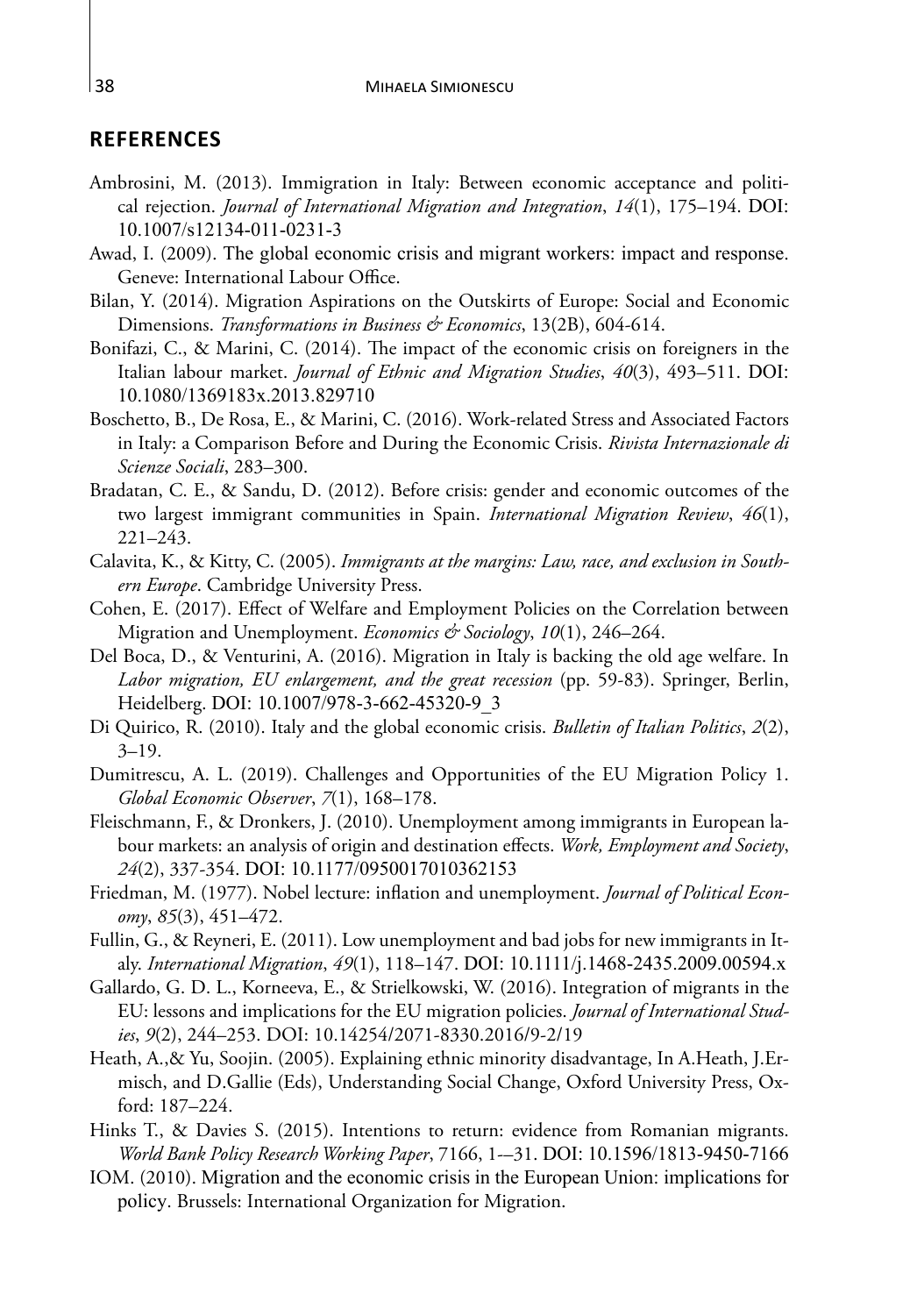- Lulle, A., & King, R. (2016). Ageing well: The time–spaces of possibility for older female Latvian migrants in the UK. *Social & Cultural Geography*, *17*(3), 444–462.
- Mara, I. (2012). *Surveying Romanian migrants in Italy before and after the EU Accession: migration plans, labour market features and social inclusion*. Vienna Institute for International Economic Studies.
- Minneci, F. (2015). If there were a'Highly Skilled Red Octopus'? The Case of Italian Highly Skilled Mobility at Times of Crisis. *Economics & Sociology*, *8*(3), 170–182. DOI: 10.14254/2071-789X.2015/8-3/13
- Otobe, N. (2011). Global economic crisis, gender and employment: the impact and policy response. Geneva: International Labour Organization.
- Papademetriou, D. G., Sumption, M., Terrazas, A., Burkert, C., Loyal, S., & Ferrero-Turrión, R. (2010). *Migration and immigrants two years after the financial collapse: Where do we stand*. Washington, DC: Migration Policy Institute.
- Reyneri, E., & Fullin, G. (2011). Labour market penalties of new immigrants in new and old receiving West European countries. *International Migration*, *49*(1), 31-–57. DOI: 10.1111/j.1468-2435.2009.00593.x
- Reyneri, E. (2006). From underground economy to the occupational downgrading: Education and the labor market insertion of migrants in Italy. *Revista Española de Investigaciones Sociologicas*, *116*.
- Reyneri, E. (2010). L'impatto della crisi sull'inserimento degli immigrati nel mercato del lavoro dell'Italia e degli altri paesi dell'Europa meridionale. Prisma. Economia Società Lavoro, 2, 17–33.
- Ruhs, M., & Vargas-Silva, C. (2015). The labour market effects of immigration. *The Migration Observatory*.
- Sacchetto, D., & Vianello, F. A. (2016). Unemployed migrants coping with the economic crisis. Romanians and Moroccans in Italy. *Journal of International Migration and Integration*, *17*(3), 839–852. DOI: 10.1007/s12134-015-0440-2
- Schreiner, J. (2008). Labor Markets in central, eastern and southeastern european eU Member states: General trends and Migration effects. *Focus on European Economic Integration*, *2*, 82–99.
- Simionescu, M. (2016). Macroeconomic Determinants of Permanent Emigration from Romania: a Bayesian Approach. *Journal of International Studies*, 9(2), 170–180. DOI: 10.14254/2071-8330.2016/9-2/13
- Simionescu, M., Ciuiu, D., Bilan, Y., & Strielkowski, W. (2016). GDP and net migration in some eastern and south-eastern countries of Europe. A panel data and Bayesian approach. *Montenegrin Journal of Economics*, *12*(2), 161–175. DOI:10.14254/1800-5845.2016/12- 1/10
- Streimikiene, D., Bilan, Y., Jasinskas, E., & Griksaite, R. (2016). Migration trends in Lithuania and other new EU member states. *Transformations in Business & Economics*, *15*(1), 21–33.
- Stan, R. (2005). Patterns and Socio-Economic consequences of International labour migration on Catholic and Orthodox villages from Eastern Romania (Neamt county). *A Tarkaság Dicsérete. Az Erasmus Kollégium Diákjainak Tanulmányai. Budapest: Erasmus Kollégium Alapítvány*, 379–393.
- Standing, G. (2011). The precariat. The new dangerous class. London: Bloomsbury.